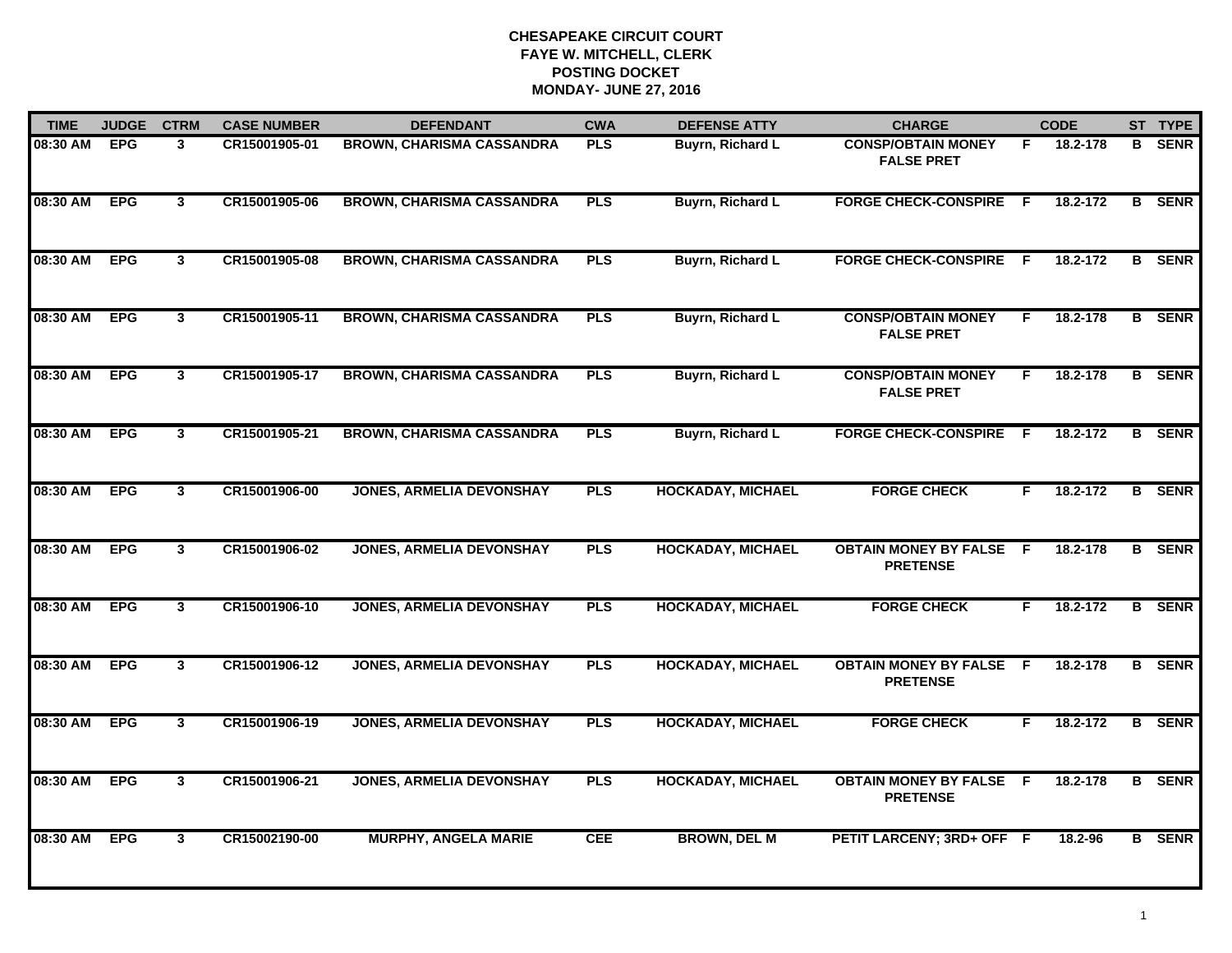| <b>TIME</b> | <b>JUDGE</b> | <b>CTRM</b>             | <b>CASE NUMBER</b> | <b>DEFENDANT</b>             | <b>CWA</b> | <b>DEFENSE ATTY</b>           | <b>CHARGE</b>                                         |                | <b>CODE</b>    |    | ST TYPE    |
|-------------|--------------|-------------------------|--------------------|------------------------------|------------|-------------------------------|-------------------------------------------------------|----------------|----------------|----|------------|
| 08:30 AM    | <b>EPG</b>   | 3                       | CR03004035-01      | TUNSTALL, SARAH JANE         | <b>PLS</b> | <b>WOODS, ELIZABETH M</b>     | <b>VIOL PROBATION ON FEL</b><br><b>OFF</b>            | -F.            | 19.2-306       | C  | <b>REV</b> |
| 08:30 AM    | <b>EPG</b>   | $\mathbf{3}$            | CR03004036-01      | <b>TUNSTALL, SARAH JANE</b>  | <b>PLS</b> | <b>WOOD, ELIZABETH M</b>      | <b>VIOL PROBATION ON FEL F</b><br><b>OFF</b>          |                | 19.2-306       | C  | <b>REV</b> |
| 08:30 AM    | <b>EPG</b>   | $\mathbf{3}$            | CR03004038-01      | <b>TUNSTALL, SARAH JANE</b>  | <b>PLS</b> | <b>WOOD, ELIZABETH M</b>      | <b>VIOL PROBATION ON FEL</b><br><b>OFF</b>            | - F            | 19.2-306       | C  | <b>REV</b> |
| 08:30 AM    | <b>EPG</b>   | 3                       | CR03004041-01      | <b>TUNSTALL, SARAH JANE</b>  | <b>PLS</b> | <b>WOOD, ELIZABETH M</b>      | <b>VIOL PROBATION ON FEL</b><br><b>OFF</b>            | F.             | 19.2-306       | C. | <b>REV</b> |
| 08:30 AM    | <b>EPG</b>   | $\mathbf{3}$            | CR03004042-01      | <b>TUNSTALL, SARAH JANE</b>  | <b>PLS</b> | <b>WOOD, ELIZABETH M; ESQ</b> | <b>VIOL PROBATION ON FEL</b><br><b>OFF</b>            | -F.            | 19.2-306       | C  | <b>REV</b> |
| 08:30 AM    | <b>EPG</b>   | $\mathbf{3}$            | CR03004049-01      | <b>TUNSTALL, SARAH JANE</b>  | <b>PLS</b> | <b>WOOD, ELIZABETH M</b>      | <b>VIOL PROBATION ON FEL</b><br><b>OFF</b>            | -F             | 19.2-306       | C  | <b>REV</b> |
| 08:30 AM    | <b>EPG</b>   | $\overline{\mathbf{3}}$ | CR03004050-01      | <b>TUNSTALL, SARAH JANE</b>  | <b>PLS</b> | <b>WOOD, ELIZABETH M</b>      | <b>VIOL PROBATION ON FEL</b><br><b>OFF</b>            | $\overline{F}$ | 19.2-306       | C  | REV        |
| 08:30 AM    | <b>JFD</b>   | 4                       | CR11001514-01      | <b>CAUDLE, JOHN WAYNE</b>    | <b>KAM</b> | <b>SHORT, JAMES</b>           | <b>VIOL PROBATION ON FEL</b><br><b>OFF</b>            | -F             | 19.2-306       |    | <b>REV</b> |
| 08:30 AM    | <b>JFD</b>   | 4                       | CR14000034-01      | <b>MCCORD, JAMAL ANTHONY</b> | <b>AHM</b> | <b>DUNN, JASON A</b>          | <b>VIOL PROBATION ON FEL</b><br><b>OFF</b>            | F.             | 19.2-306       | C  | <b>REV</b> |
| 08:30 AM    | <b>JFD</b>   | 4                       | CR16000074-00      | <b>MCCORD, JAMAL ANTHONY</b> | <b>AHM</b> | <b>DUNN, JASON</b>            | <b>POSSESS COCAINE</b>                                | F.             | 18.2-250       |    | C SENR     |
| 08:30 AM    | <b>JFD</b>   | 4                       | CR16000074-01      | <b>MCCORD, JAMAL ANTHONY</b> | <b>AHM</b> | <b>DUNN, JASON</b>            | NONVIOL FELON POSS GUN F 18.2-308.2<br><b>W/I 10Y</b> |                |                |    | C SENR     |
| 08:30 AM    | <b>JFD</b>   | $\overline{4}$          | CR16000074-02      | <b>MCCORD, JAMAL ANTHONY</b> | <b>AHM</b> | <b>DUNN, JASON</b>            | <b>ELUDE</b>                                          | F.             | 46.2-817B      |    | C SENR     |
| 08:30 AM    | <b>JFD</b>   | $\overline{\mathbf{4}}$ | CR16000074-03      | <b>MCCORD, JAMAL ANTHONY</b> | <b>AHM</b> |                               | <b>POSS FIREARM WITH</b><br><b>DRUGS</b>              |                | $F$ 18.2-308.4 |    | C SENR     |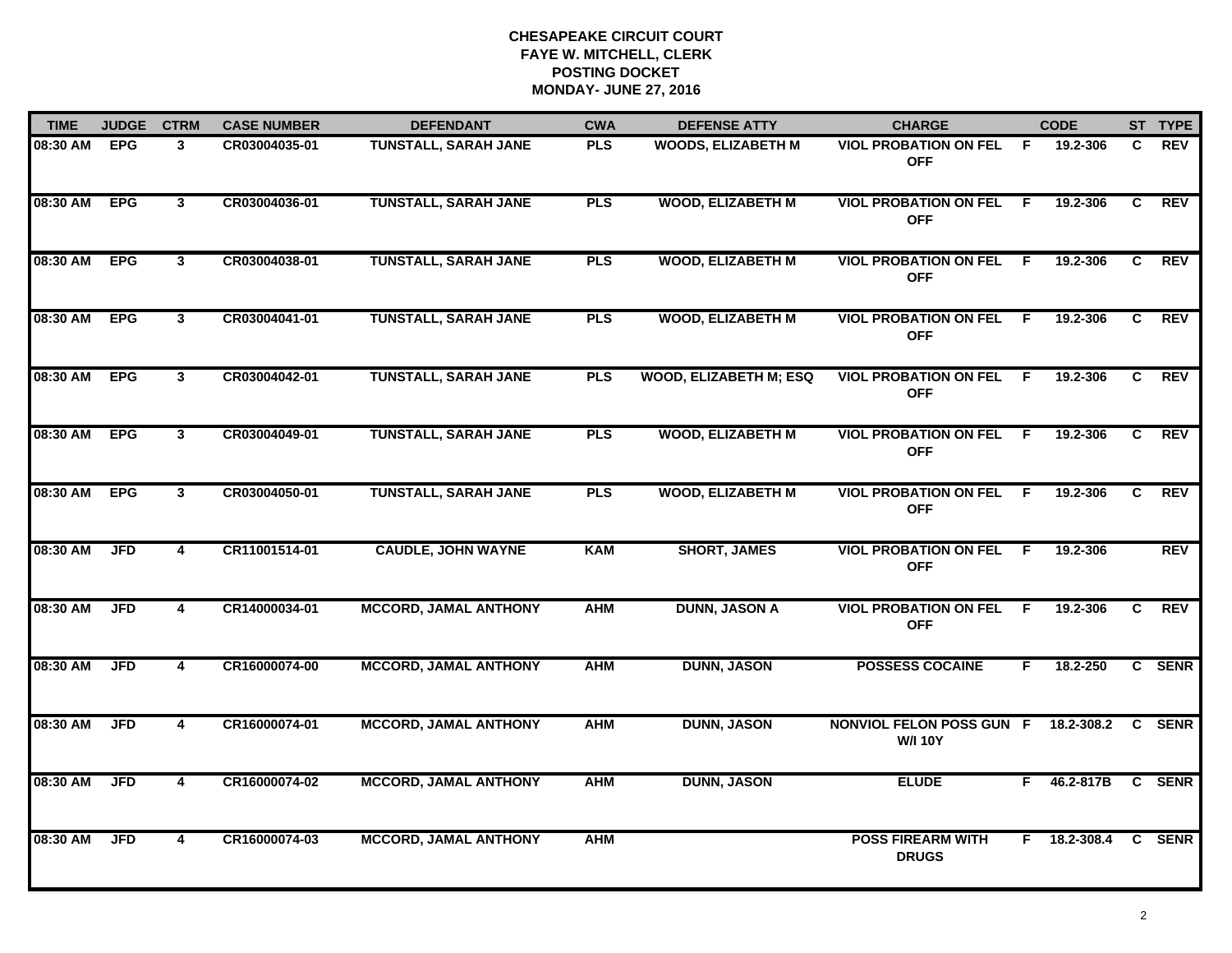| <b>TIME</b>   | <b>JUDGE</b> | <b>CTRM</b>     | <b>CASE NUMBER</b> | <b>DEFENDANT</b>                              | <b>CWA</b> | <b>DEFENSE ATTY</b>        | <b>CHARGE</b>                                |     | <b>CODE</b>  |    | ST TYPE         |
|---------------|--------------|-----------------|--------------------|-----------------------------------------------|------------|----------------------------|----------------------------------------------|-----|--------------|----|-----------------|
| 08:30 AM      | <b>JFD</b>   | 4               | CR16000331-00      | <b>RUIZ, ORLANDO DAVID</b>                    | <b>SNS</b> | AMA, AYODELE M             | <b>ABDUCTION</b>                             | F.  | 18.2-47      | C. | <b>SENR</b>     |
| 08:30 AM MATA |              | $5\phantom{.0}$ | CR15001959-01      | <b>BRADY, ALISON MARIE</b>                    | <b>AWW</b> | <b>WENTWORTH, RACHEL E</b> | <b>POSSESS COCAINE</b>                       | F.  | 18.2-250     |    | C SENR          |
| 08:30 AM MATA |              | 5               | CR11001586-03      | <b>DIMEO, ANNEMARIE</b>                       | <b>JAF</b> | <b>TAYLOR, MATTHEW; SR</b> | VIOL GOOD BEHAV ON FEL F<br><b>OFF</b>       |     | 19.2-306     | C  | <b>REV</b>      |
| 08:30 AM MATA |              | 5               | CR13001393-03      | <b>JOHNSON, TROYON LASHAUN</b>                | <b>AMF</b> | <b>STOKES, MARK</b>        | <b>VIOL PROBATION ON FEL</b><br><b>OFF</b>   | - F | 19.2-306     | C. | <b>REV</b>      |
| 08:30 AM MATA |              | 5               | CR16000564-00      | <b>MCKIVER, SHAJADA JEANETTA</b>              | <b>DJH</b> | <b>TITTER, JENNIFER L</b>  | <b>ROBBERY</b>                               | F.  | $18.2 - 58$  |    | C PLEA          |
| 08:30 AM MATA |              | 5               | CR11001606-01      | <b>MILLER, RICHARD WALTER</b>                 | <b>AWW</b> | Draper, Anthony L          | <b>VIOL PROBATION ON FEL F</b><br><b>OFF</b> |     | 19.2-306     | C  | <b>REV</b>      |
| 08:30 AM MATA |              | $\overline{5}$  | CR16000253-01      | <b>STUMP, GAELLE</b>                          | <b>MIF</b> | <b>GLASS, DALTON</b>       | <b>POSSESS HEROIN</b>                        | F.  | 18.2-250     |    | C SENR          |
| 08:30 AM MATA |              | 5               | CR15000560-00      | <b>TURNER-SPANNINGER, TAMMY</b><br><b>ANN</b> | <b>AEP</b> | Jones, David L.            | <b>POSSESS OXYCODONE</b>                     | F   | 18.2-250     | B  | $\overline{DD}$ |
| 08:30 AM MATA |              | 5               | CR15000560-00      | <b>TURNER-SPANNINGER, TAMMY</b><br><b>ANN</b> | <b>AEP</b> | Jones, David L.            | <b>POSSESS OXYCODONE</b>                     | F.  | 18.2-250     | в  | cc              |
| 08:30 AM MATA |              | 5               | CR15000560-01      | <b>TURNER-SPANNINGER, TAMMY</b><br><b>ANN</b> | <b>AEP</b> | <b>JONES, DAVID L</b>      | <b>POSSESS ALPRAZOLAM</b>                    | М   | 18.2-250     | В  | <b>DD</b>       |
| 08:30 AM MATA |              | 5               | CR15000560-01      | <b>TURNER-SPANNINGER, TAMMY</b><br><b>ANN</b> | <b>AEP</b> | <b>JONES, DAVID L</b>      | <b>POSSESS ALPRAZOLAM</b>                    | М   | 18.2-250     | в  | $\overline{cc}$ |
| 09:30 AM MATA |              | $\overline{5}$  | CR16000487-00      | <b>BROWN, CHARISMA CASSANDRA</b>              |            |                            | SUSP OL 1ST                                  |     | M B.46.2-301 |    | S ADAT          |
| 09:30 AM MATA |              | 5               | CR16000487-01      | <b>BROWN, CHARISMA CASSANDRA</b>              |            |                            | <b>SHOW CAUSE: FTA</b>                       | М   | 18.2-456     | S. | <b>SC</b>       |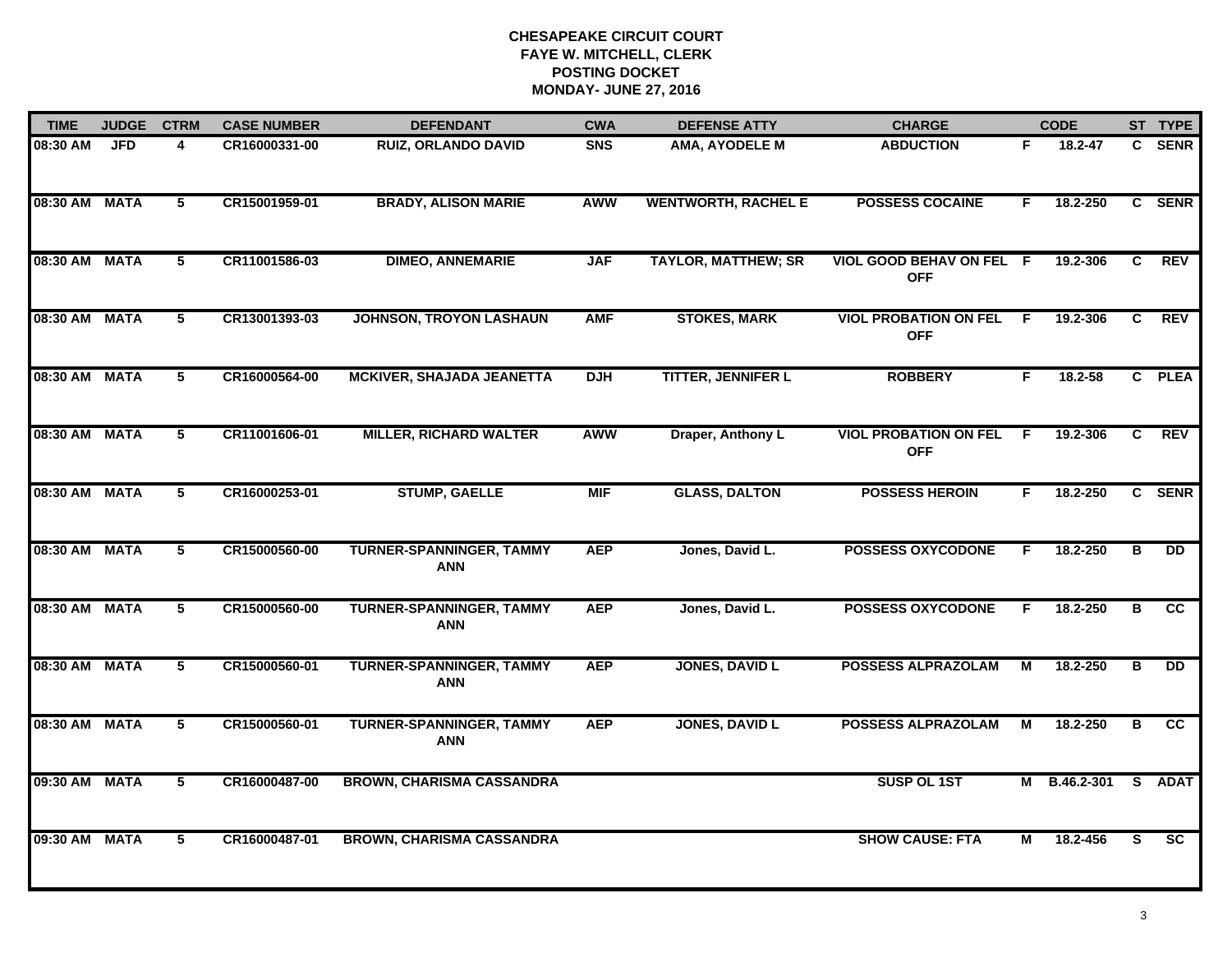| <b>TIME</b>   | <b>JUDGE</b> | <b>CTRM</b>             | <b>CASE NUMBER</b> | <b>DEFENDANT</b>                 | <b>CWA</b>     | <b>DEFENSE ATTY</b>         | <b>CHARGE</b>                                              |     | <b>CODE</b>           |   | ST TYPE       |
|---------------|--------------|-------------------------|--------------------|----------------------------------|----------------|-----------------------------|------------------------------------------------------------|-----|-----------------------|---|---------------|
| 09:30 AM MATA |              | 5                       | CR15001854-00      | <b>STANFORD, ARICCO MARC</b>     | <b>JAF</b>     | <b>SINGLETON, KENNETH L</b> | CONCEAL WEAPON-CONV F 18.2-308.2<br><b>FELON</b>           |     |                       | C | AC.           |
| 10:00 AM      | <b>JFD</b>   | $\overline{\mathbf{4}}$ | CR10002151-04      | <b>BRYANT, MELISSA DANIELLE</b>  | <b>LML</b>     | <b>FRAZIER, REGINALD B</b>  | <b>VIOL PROBATION ON FEL</b><br><b>OFF</b>                 | - F | 19.2-306              |   | C BOND        |
| 10:00 AM      | <b>JFD</b>   | 4                       | CR16000986-00      | <b>BUHROW, NATHANIEL ROBERT</b>  | <b>SNS</b>     | <b>NICHOLAS, LESLEE A</b>   | SODOMY: VICTIM <13 YRS                                     | -F  | 18.2-67.1             |   | C PLEA        |
| 10:00 AM      | <b>JFD</b>   | 4                       | CR16000986-01      | <b>BUHROW, NATHANIEL ROBERT</b>  | <b>SNS</b>     | <b>NICHOLS, LESLEE A</b>    | <b>POSS CHILD</b><br><b>PORNOGRAPHY</b>                    |     | F 18.2-374.1:1 B PLEA |   |               |
| 10:00 AM      | <b>JFD</b>   | $\overline{\mathbf{4}}$ | CR16000986-02      | <b>BUHROW, NATHANIEL ROBERT</b>  | S <sub>N</sub> | <b>NICHOLS, LESLEE A</b>    | <b>POSS CHILD</b><br><b>PORNOGRAPHY</b>                    |     | F 18.2-374.1:1 B PLEA |   |               |
| 10:00 AM      | <b>JFD</b>   | 4                       | CR16000986-03      | <b>BUHROW, NATHANIEL ROBERT</b>  | <b>SNS</b>     | <b>NICHOLS, LESLEE A</b>    | <b>CHILD PORNOGRAPHY:</b><br><b>POSSESS</b>                |     | F 18.2-374.1:1 B PLEA |   |               |
| 10:00 AM      | <b>JFD</b>   | $\overline{\mathbf{4}}$ | CR16000986-04      | <b>BUHROW, NATHANIEL ROBERT</b>  | <b>SNS</b>     | <b>NICHOLS, LESLEE A</b>    | <b>CHILD PORNOGRAPHY:</b><br><b>POSSESS</b>                |     | F 18.2-374.1:1 B PLEA |   |               |
| 10:00 AM      | <b>JFD</b>   | 4                       | CR16001035-00      | <b>BUHROW, NATHANIEL ROBERT</b>  | <b>SNS</b>     | <b>NICHOLAS, LESLEE</b>     | POSSESS CHILD PORN, 2+ F 18.2-374.1:1 C PLEA<br><b>OFF</b> |     |                       |   |               |
| 10:00 AM      | <b>JFD</b>   | 4                       | CR16001035-01      | <b>BUHROW, NATHANIEL ROBERT</b>  | <b>SNS</b>     | <b>NICHOLAS, LESLEE</b>     | POSSESS CHILD PORN, 2+ F 18.2-374.1:1 C PLEA<br><b>OFF</b> |     |                       |   |               |
| 10:00 AM      | <b>JFD</b>   | 4                       | CR16001035-02      | <b>BUHROW, NATHANIEL ROBERT</b>  | S <sub>N</sub> | <b>NICHOLAS, LESLEE</b>     | POSSESS CHILD PORN, 2+ F 18.2-374.1:1 C PLEA<br><b>OFF</b> |     |                       |   |               |
| 10:00 AM      | <b>JFD</b>   | 4                       | CR16000878-00      | <b>GRAVES, CALVIN SIDNEY; JR</b> | <b>AHM</b>     | <b>WENTWORTH, RACHEL E</b>  | <b>GRAND LARCENY</b>                                       | F.  | 18.2-95               |   | <b>B</b> PLEA |
| 10:00 AM      | <b>JFD</b>   | 4                       | CR16000878-01      | <b>GRAVES, CALVIN SIDNEY; JR</b> | <b>AHM</b>     | <b>WENTWORTH, RACHEL E</b>  | <b>DAMAGE PROPERTY</b>                                     | F   | 18.2-137              |   | <b>B</b> PLEA |
| 10:00 AM      | <b>JFD</b>   | 4                       | CR16000878-02      | <b>GRAVES, CALVIN SIDNEY; JR</b> | <b>AHM</b>     | <b>WENTWORTH, RACHEL E</b>  | DRUGS: POSSESS SCH I OR F<br>Ш                             |     | 18.2-250              |   | <b>B</b> PLEA |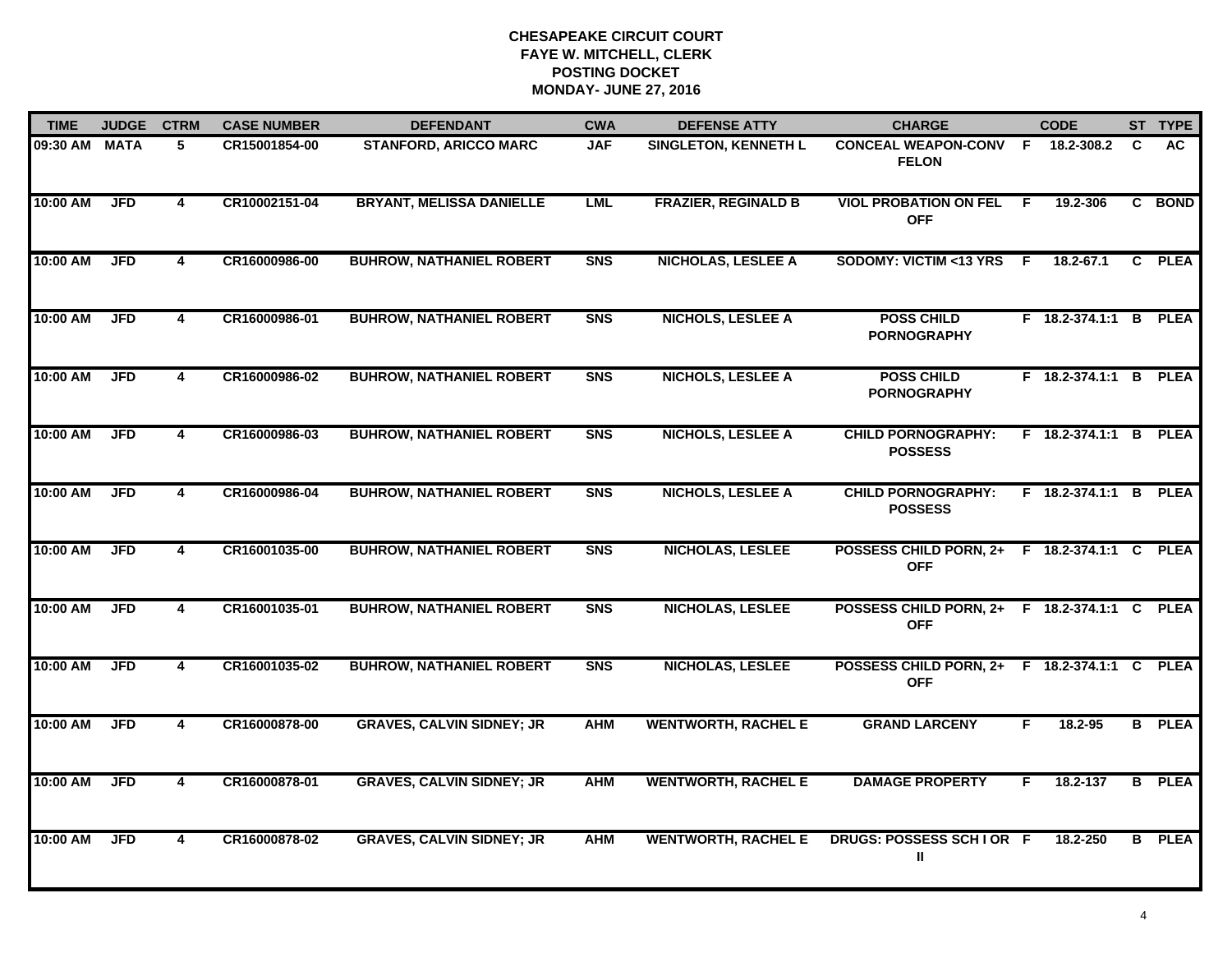| <b>TIME</b> | <b>JUDGE</b> | <b>CTRM</b>             | <b>CASE NUMBER</b> | <b>DEFENDANT</b>                 | <b>CWA</b> | <b>DEFENSE ATTY</b>       | <b>CHARGE</b>                                     |              | <b>CODE</b>  |    | ST TYPE       |
|-------------|--------------|-------------------------|--------------------|----------------------------------|------------|---------------------------|---------------------------------------------------|--------------|--------------|----|---------------|
| 10:00 AM    | <b>JFD</b>   | 4                       | CR16000988-00      | <b>HILL, KEVIN</b>               | <b>JAF</b> | <b>POULSON, MICHAEL C</b> | <b>DRIV UNDER</b><br><b>REVO/SUSPENSION</b>       |              | M B.46.2-301 | B. | <b>PLEA</b>   |
| 10:00 AM    | <b>JFD</b>   | 4                       | CR16000988-01      | <b>HILL, KEVIN</b>               | <b>JAF</b> | <b>POULSON, MICHAEL C</b> | <b>ELUDE/DISREGARD POLICE- F</b><br><b>FELONY</b> |              | 46.2-817B    |    | <b>B</b> PLEA |
| 10:00 AM    | <b>JFD</b>   | $\overline{\mathbf{4}}$ | CR16001164-00      | <b>HOOKER, SHAWN C</b>           | <b>AWW</b> | <b>WENTWORTH, RACHEL</b>  | <b>BOND APPEAL</b>                                | $\mathbf{o}$ | 19.2-124     |    | C BOND        |
| 10:00 AM    | <b>JFD</b>   | 4                       | CR16000433-00      | <b>JACKSON, JAHKEEM LUTHER</b>   | <b>KAM</b> | <b>GLASS, DALTON</b>      | <b>RAPE</b>                                       | F.           | $18.2 - 61$  |    | C PLEA        |
| 10:00 AM    | <b>JFD</b>   | 4                       | CR16000433-01      | <b>JACKSON, JAHKEEM LUTHER</b>   | <b>KAM</b> | <b>GLASS, DALTON</b>      | <b>STRANGULATION</b>                              | F.           | 18.2-51.6    |    | C PLEA        |
| 10:00 AM    | <b>JFD</b>   | $\overline{\mathbf{4}}$ | CR16000743-00      | <b>JEFFERY, RANDY</b>            | <b>AHM</b> | <b>HARRIS, ERIC</b>       | <b>DAMAGE PROPERTY</b>                            | F.           | 18.2-137     |    | <b>B</b> MENT |
| 10:00 AM    | <b>JFD</b>   | 4                       | CR16001169-00      | <b>JONES, TERRANCE LACHON</b>    | <b>DAM</b> | <b>NICHOLAS, LESLEE A</b> | <b>BOND APPEAL</b>                                | $\mathbf{o}$ | 19.2-124     |    | C BOND        |
| 10:00 AM    | <b>JFD</b>   | $\overline{\mathbf{4}}$ | CR16000041-00      | <b>LEFFLER, BRIAN WILLIAM</b>    | <b>CEE</b> | <b>JONES, M COLSTON</b>   | <b>PETIT LARCENY: 3RD+</b><br><b>CONVICTION</b>   | F.           | 18.2-104     |    | <b>B</b> TRYL |
| 10:00 AM    | <b>JFD</b>   | 4                       | CR16000582-00      | <b>NED, JOSEF STEPHAN</b>        | <b>MIF</b> | <b>WENTWORTH, RACHEL</b>  | <b>STRANGLE ANOTHER</b>                           | F.           | 18.2-51.6    |    | <b>B</b> PLEA |
| 10:00 AM    | <b>JFD</b>   | 4                       | CR16000582-01      | <b>NED, JOSEF STEPHAN</b>        | <b>MIF</b> | <b>WENTWORTH, RACHEL</b>  | <b>BREAK &amp; ENTER IN THE</b><br><b>DAYTIME</b> | F.           | $18.2 - 91$  |    | <b>B</b> PLEA |
| 10:00 AM    | <b>JFD</b>   | 4                       | CR16000582-02      | <b>NED, JOSEF STEPHEN</b>        | <b>MIF</b> | <b>WENTWORTH, RACHEL</b>  | <b>GRAND LARCENY</b>                              | F.           | 18.2-95      |    | <b>B</b> PLEA |
| 10:00 AM    | <b>JFD</b>   | $\overline{\mathbf{4}}$ | CR16000605-00      | <b>NEWTON, JAMES VINCENT; JR</b> | CLB        | <b>JONES, M COLSTON</b>   | <b>GRAND LARCENY</b>                              | F.           | 18.2-95      |    | <b>B</b> PLEA |
| 10:00 AM    | <b>JFD</b>   | $\overline{\mathbf{4}}$ | CR16000605-01      | <b>NEWTON, JAMES VINCENT; JR</b> | <b>CLB</b> | <b>JONES, M COLSTON</b>   | <b>OBTAIN BY FALSE</b><br><b>PRETENSE</b>         | F.           | 18.2-178     |    | <b>B</b> PLEA |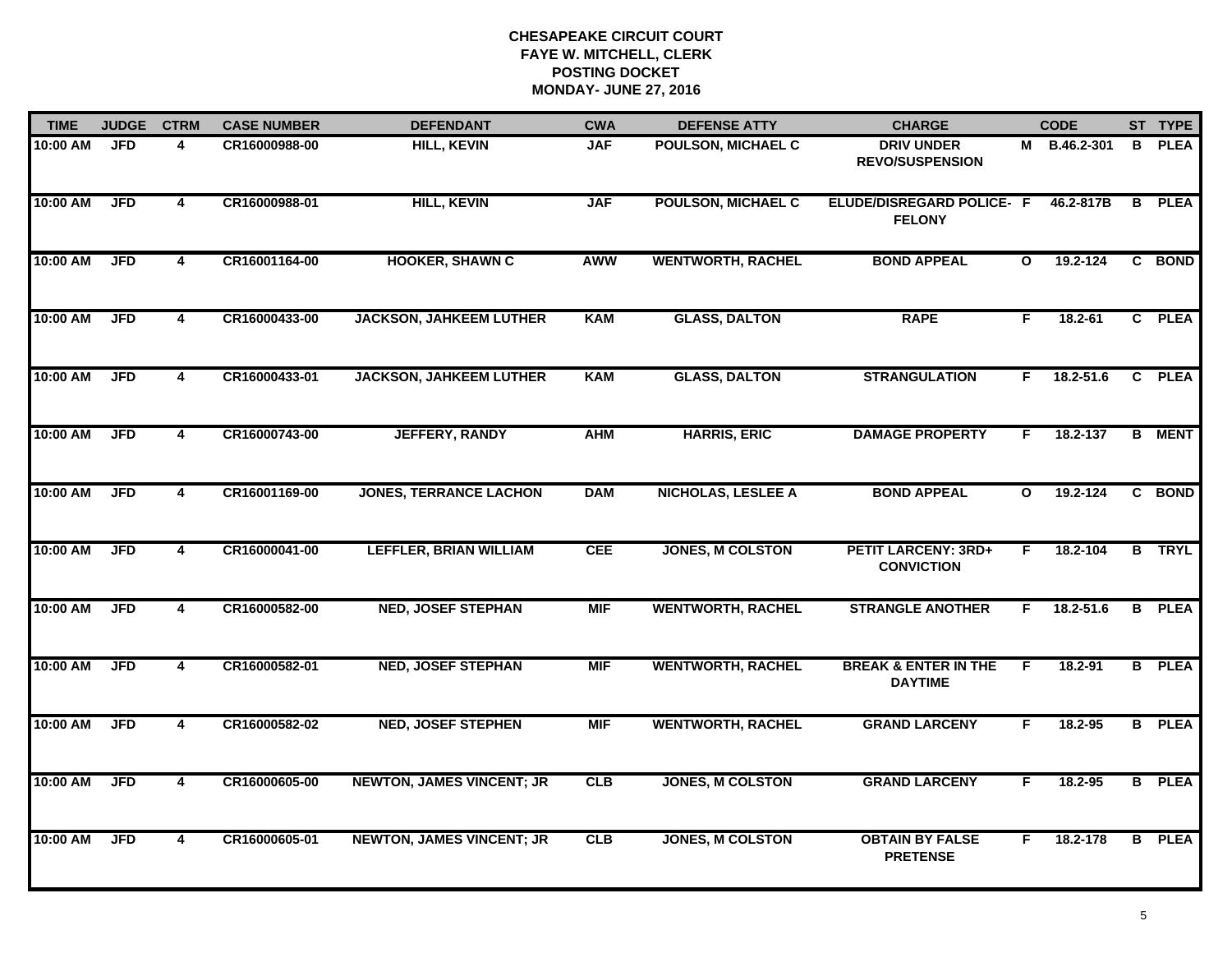| <b>TIME</b> | <b>JUDGE</b> | <b>CTRM</b> | <b>CASE NUMBER</b> | <b>DEFENDANT</b>                  | <b>CWA</b> | <b>DEFENSE ATTY</b>     | <b>CHARGE</b>                              |    | <b>CODE</b>  |              | ST TYPE       |
|-------------|--------------|-------------|--------------------|-----------------------------------|------------|-------------------------|--------------------------------------------|----|--------------|--------------|---------------|
| 10:00 AM    | <b>JFD</b>   | 4           | CR16000605-02      | <b>NEWTON, JAMES VINCENT; JR</b>  | <b>CLB</b> | JONES, M COLSTON        | PETIT LARCENY 1ST OFF                      | М  | 18.2-96      | B            | <b>PLEA</b>   |
| 10:00 AM    | <b>JFD</b>   | 4           | CR16000605-03      | <b>NEWTON, JAMES VINCENT; JR</b>  | CLB        | <b>JONES, M COLSTON</b> | <b>OBTAIN BY FALSE</b><br><b>PRETENSE</b>  | M  | 18.2-178     |              | <b>B</b> PLEA |
| 10:00 AM    | <b>JFD</b>   | 4           | CR16000476-00      | <b>POWERS, MICHAEL</b>            | <b>JAF</b> | <b>LECKIE, ERIC</b>     | <b>HIT AND RUN</b>                         | F. | D.46.2-894   | B            | <b>TRYL</b>   |
| 10:00 AM    | <b>JFD</b>   | 4           | CR16000476-01      | <b>POWERS, MICHAEL</b>            | <b>JAF</b> | <b>LECKIE, E</b>        | <b>HIT AND RUN</b>                         |    | F D.46.2-894 |              | <b>B</b> TRYL |
| 10:00 AM    | <b>JFD</b>   | 4           | CR16001038-00      | <b>SAMPSON, RAHSHON AUSTIN</b>    | <b>CEE</b> | <b>WINN, A ROBINSON</b> | <b>GRAND LARCENY</b>                       | F. | 18.2-95      | $\mathbf{c}$ | <b>PLEA</b>   |
| 10:00 AM    | <b>JFD</b>   | 4           | CR10000396-01      | <b>WHITE, BERNADINE</b>           | CLB        | Jankell, Peter J.       | <b>VIOL PROBATION ON FEL</b><br><b>OFF</b> | F  | 19.2-306     | $\mathbf{c}$ | <b>BOND</b>   |
| 10:00 AM    | <b>JFD</b>   | 4           | CR12002430-03      | <b>WILSON, ANTHONY JEROME; JR</b> | <b>AEP</b> | Byrum, Robert G.        | <b>VIOL PROBATION ON FEL</b><br><b>OFF</b> | F  | 19.2-306     | C.           | <b>BOND</b>   |
| 10:00 AM    | <b>JFD</b>   | 4           | CR12002430-04      | <b>WILSON, ANTHONY JEROME; JR</b> | <b>AEP</b> | Byrum, Robert G.        | <b>VIOL PROBATION ON FEL</b><br><b>OFF</b> | E  | 19.2-306     | C.           | <b>BOND</b>   |
| 10:00 AM    | <b>JFD</b>   | 4           | CR12002430-05      | <b>WILSON, ANTHONY JEROME; JR</b> | <b>AEP</b> | Byrum, Robert G.        | <b>VIOL PROBATION ON FEL</b><br><b>OFF</b> | F  | 19.2-306     |              | C BOND        |
| 10:00 AM    | <b>JFD</b>   | 4           | CR16000086-00      | <b>WINN, JASON DANIEL</b>         | <b>AWW</b> | <b>LECKIE, ERIC</b>     | <b>POSSESS COCAINE</b>                     | F. | 18.2-250     | B            | <b>ROL</b>    |